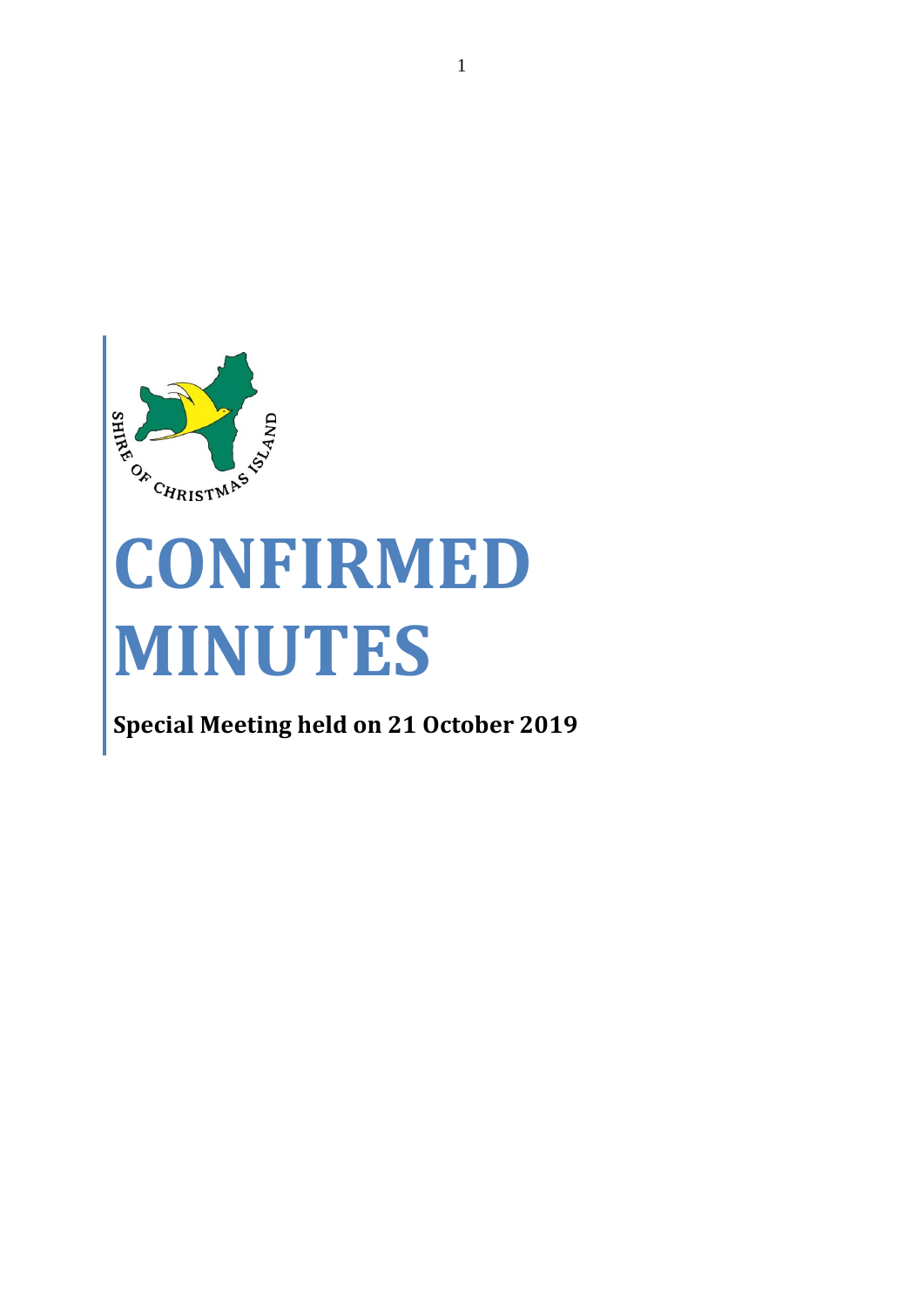

#### **CONFIRMED MINUTES Special Council Meeting of the Shire of Christmas Island to be held at the George Fam Centre Training Room on Monday 21 October 2019 commencing at 10.00 am.**

# **1 Declaration of Opening of Meeting**

1.1 The Chief Executive Officer (CEO), David Price declared the meeting opened at 10.00 am.

# **2 Record of Attendance / Apologies / Leave of Absence / Declarations of Financial, Proximity or Impartiality Interest**

**2.1 Record of Attendance**

**Chief Executive Officer Chief Executive Officer** Councillors Gordon **THOMSON**

Newly Elected Councillors **Kelvin LEE** 

**FOO** Kee Heng Philip **WOO** Vincent **SAW** Morgan **SOH** Azmi **YON** Farzian **ZAINAL**

# **2.2 Apologies / Leave of Absence – Cr MASLI**

- **3 Declarations of Financial, Proximity or Impartiality Interest**
- 3.1 Nil.
- **4 Public Question Time**
- 4.1 Nil.

# **5 Business of the Meeting**

# 5.1 **Swearing in of newly elected Councillors**

- 5.1.1 Councillor LEE was called upon to declare taking up office with honesty and integrity to fulfil his duty and to observe Local Government Rules and Conduct Regulation 2007 WA CI on this day 21 October 2019 at the Shire Council Chambers. Councillor LEE was sworn in for a four year term.
- 5.1.2 Councillor YON was called upon to declare taking up office with honesty and integrity to fulfil his duty and to observe Local Government Rules and Conduct Regulation 2007 WA CI on this day 21 October 2019 at the Shire Council Chambers. Councillor YON was sworn in for a four year term.
- 5.1.3 Councillor SOH was called upon to declare taking up office with honesty and integrity to fulfil his duty and to observe Local Government Rules and Conduct Regulation 2007 WA CI on this day 21 October 2019 at the Shire Council Chambers. Councillor SOH was sworn in for a four year term.
- 5.1.4 Councillor ZAINAL was called upon to declare taking up office with honesty and integrity to fulfil her duty and to observe Local Government Rules and Conduct Regulation 2007 WA CI on this day 21 October 2019 at the Shire Council Chambers. Councillor ZAINAL was sworn in for a four year term.